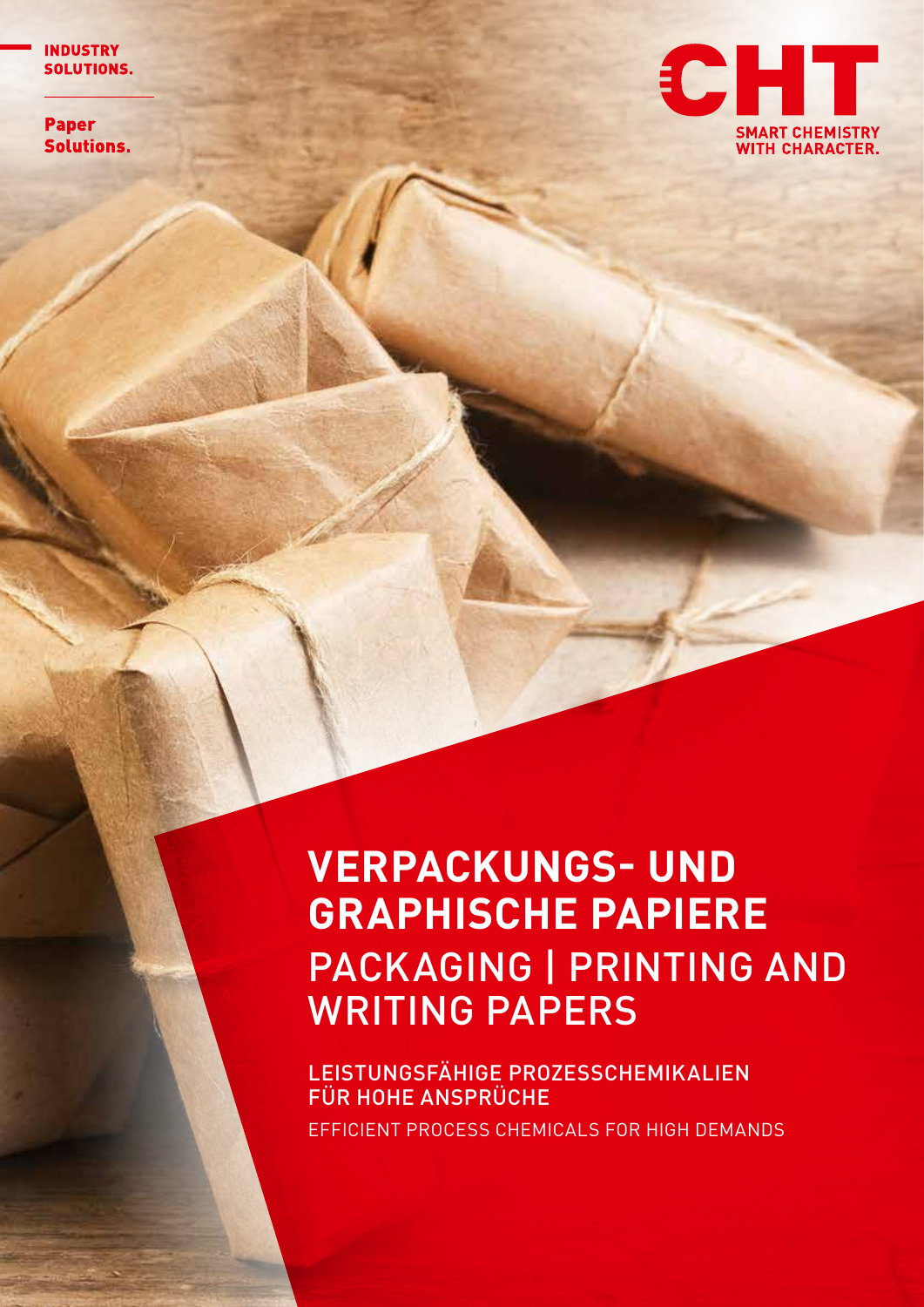

| EINLEITUNG             | 3  |
|------------------------|----|
| <b>DAS UNTERNEHMEN</b> | 4  |
| PRODUKTE               | 5  |
| <b>ENZYME</b>          | 6  |
| STICKY CONTROL         | 7  |
| BARRIEREBESCHICHTUNG   | 8  |
| <b>STREICHFARBEN</b>   | 9  |
| WET-END                | 10 |
| ENTSCHÄUMER            | 11 |
| FILZWÄSCHE             | 12 |
| <b>BIOZIDE</b>         | 13 |
| WASSERBEHANDLUNG       | 14 |
| CHT GROUP WORLDWIDE    | 15 |
|                        |    |

| <b>INTRODUCTION</b>    | 3  |
|------------------------|----|
| THE COMPANY            | 4  |
| PRODUCTS               | 5  |
| <b>ENZYMES</b>         | 6  |
| STICKY CONTROL         | 7  |
| BARRIER COATING        | 8  |
| COATING COLOURS        | 9  |
| <b>WET-END</b>         | 10 |
| <b>DEFOAMER</b>        | 11 |
| <b>FELT CLEANER</b>    | 12 |
| <b>BIOCIDES</b>        | 13 |
| <b>WATER TREATMENT</b> | 14 |
| CHT GROUP WORLDWIDE    | 15 |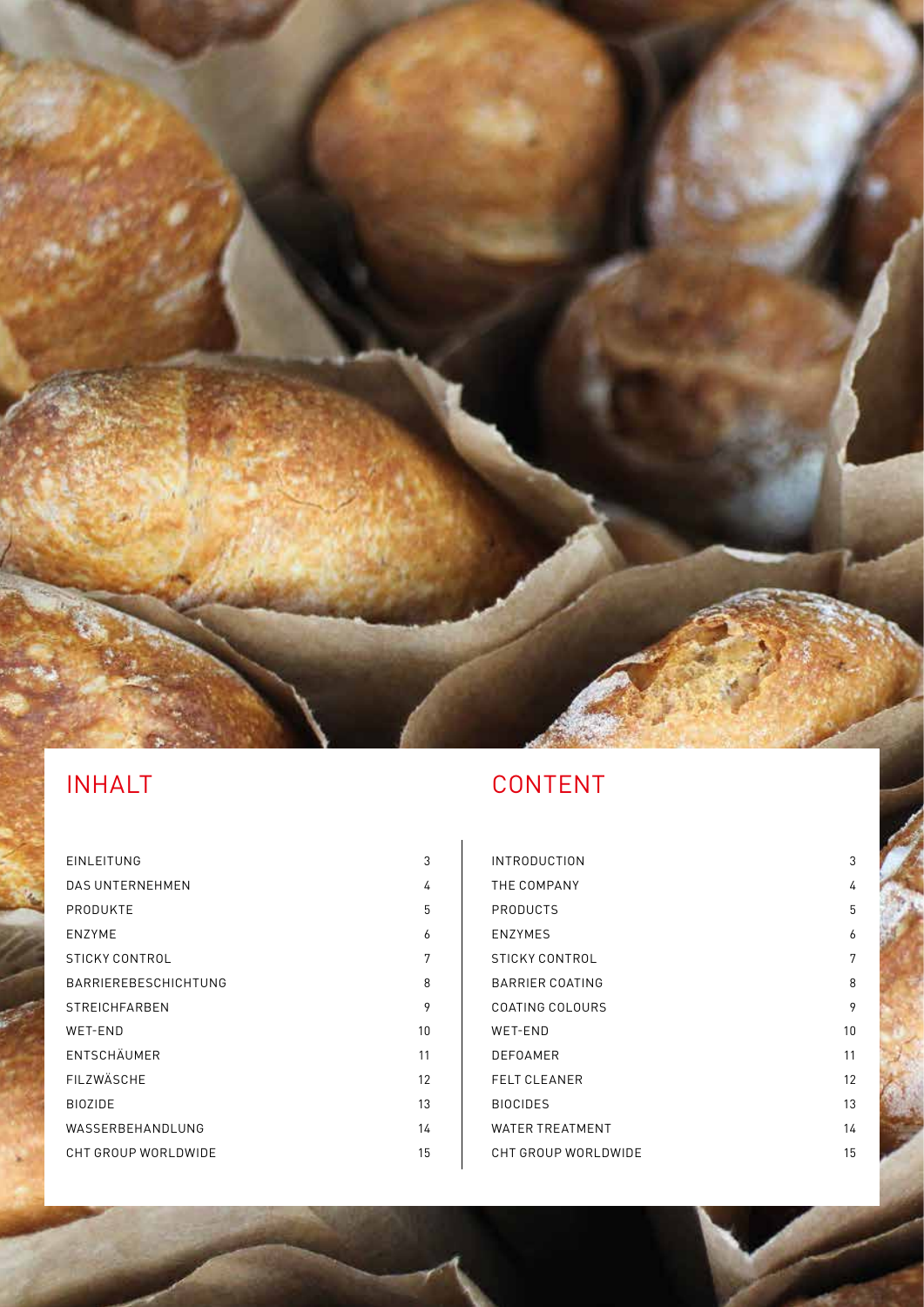

## VERPACKUNGS- UND GRAPHISCHE PAPIERE

Verpackungsmaterialien aus Papier und Karton sind aus unserem Alltag nicht mehr wegzudenken. Als recyclingfähige Verpackungen auf Basis nachwachsender Rohstoffe leisten sie einen wichtigen Beitrag zum Thema Nachhaltigkeit.

Dabei steigen die Anforderungen an Qualität und Funktion seitens der Produzenten sowie des Endverbrauchers kontinuierlich an. Die Herausforderung besteht nunmehr darin, die neuesten Trends bezüglich Design, Funktionalität, Lebensmittelverträglichkeit und Recyclingfähigkeit zu erfüllen.

Es ist unser Anspruch für die speziellen Bedürfnisse unserer Kunden, neue Produkte zu entwickeln und den Blick dabei auf den ökologisch bewussten Umgang mit unseren Ressourcen zu richten.

Leistungsfähige Prozesschemikalien für hohe Ansprüche.

## PACKAGING | PRINTING AND WRITING PAPERS

Packaging materials made of paper and cardboard are an indispensable part of our everyday life. Recycable packaging materials based on renewable raw materials make an important contribution to sustainability.

The demands for quality and function on the part of producers and end users are continuously increasing. Our challenge is to meet the latest trends in design, functionality, food compatibility and recyclability and to develop new products for the special needs of our customers with a special focus on the ecological aspect of our resources.

It is our commitment to develop new products for the specific needs of our customers and to focus on the ecologically conscious use of our resources.

3 CHT

Efficient process chemicals for high demands.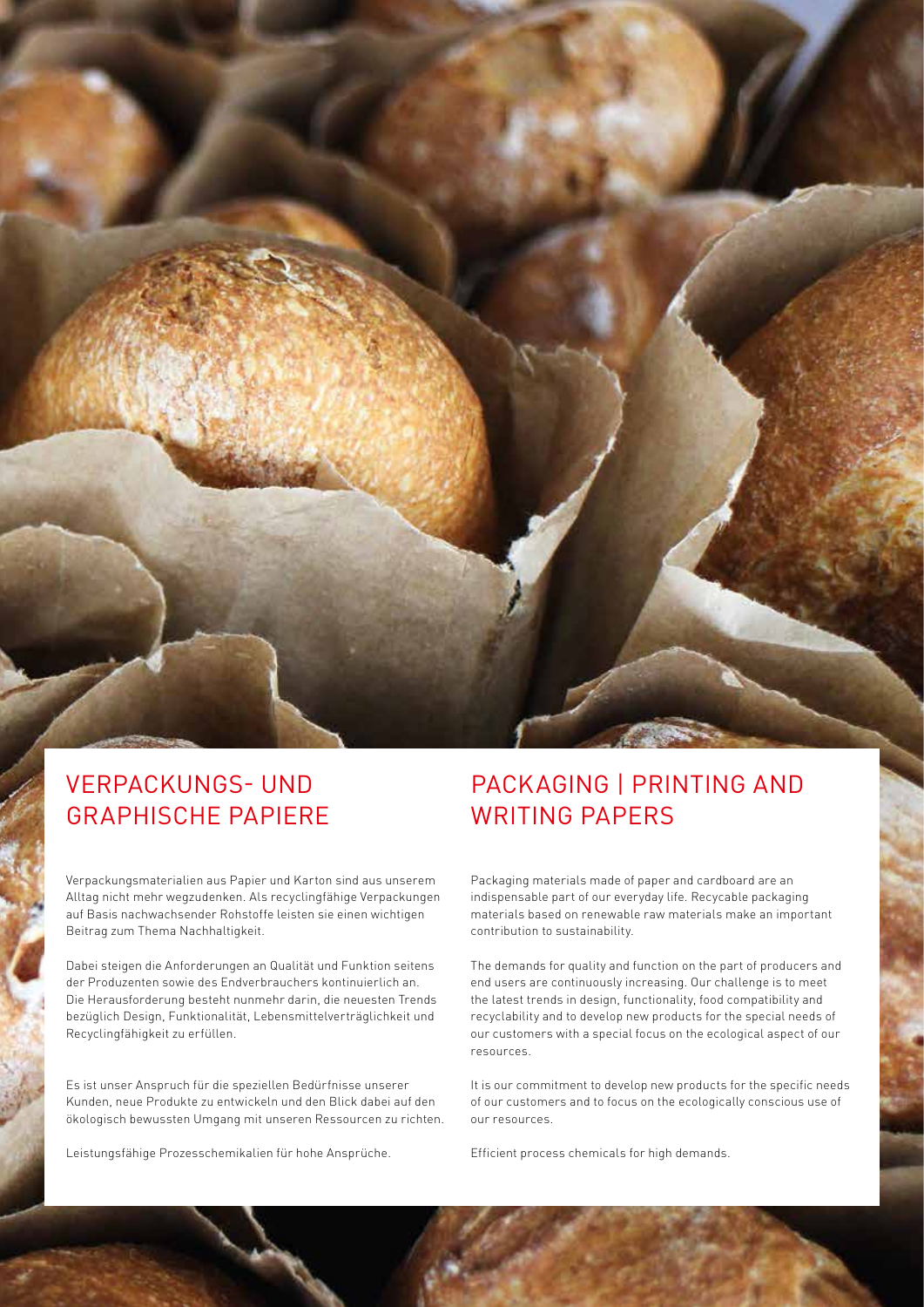### DAS UNTERNEHMEN THE COMPANY

Die CHT Gruppe mit Stammsitz in Tübingen ist ein führendes Technologie- und Dienstleistungsunternehmen.

Im Jahr 1953 durch Reinhold Beitlich gegründet, ist die CHT Gruppe heute ein global operierendes Unternehmen, das erfolgreich Spezialchemikalien entwickelt und vertreibt. Kompetente Beratung, innovative Produkte und ein herausragender kundenorientierter Service zeichnen die CHT Gruppe als Partner der Industrie aus. Mit eigenen Produktions- und Vertriebsstandorten sind wir weltweit durch mehr als 20 eigenständige Gesellschaften vertreten.

Innerhalb der CHT Gruppe besitzt Tübingen noch heute als Unternehmensstandort eine zentrale Bedeutung. Tübingen ist das Kompetenzzentrum, in dem innovative Ideen entwickelt und in chemische Produkte, Anwendungen oder Prozesse umgesetzt werden. Hier befinden sich mit modernster Technik ausgestattete Labore für Entwicklung, Analytik und Anwendungstechnik, die die Basis für den weltweiten Erfolg der CHT Gruppe bilden.

Die Auswahl der geeigneten Rohstoffe ist die Grundlage für eine hohe Produktqualität, zusammen mit bester Prozesstechnik in der Produktion und Qualitätssicherung beim Endprodukt.

Verantwortungsbewusstes Handeln gegenüber der Umwelt ist bei der CHT Gruppe untrennbar mit der Unternehmensphilosophie verknüpft. Deshalb haben wir uns verpflichtet, im Sinne der Initiative Responsible Care zu handeln. Unser Anspruch ist es, neue Produkte zu entwickeln und den Blick dabei auf den ökologisch bewussten Umgang mit unseren Ressourcen zu richten. Wir verbinden Wirtschaftlichkeit und Ökologie zum Nutzen unserer Umwelt und setzen mit modernen, umweltentlastenden Additiven neue Maßstäbe.

Durch dynamische Forschung und Entwicklung gelingt es der CHT Gruppe, effiziente Lösungen für die Fragestellungen von morgen zu finden. Als unser Ziel sehen wir es an, den Bedürfnissen des Marktes einen Schritt voraus zu sein. Unsere Aufgabe ist es, Sie mit neuen Impulsen für Ihre Entwicklung, Produkte und Formulierungen zu unterstützen.

Zielgerichtete Lösungen sind unsere Stärke.

The CHT Group with its headquarters in Tübingen is a leading technology and service company.

Founded in 1953 by Mr Reinhold Beitlich CHT Group is presently a globally operating company which successfully develops and sells chemical specialties. CHT Group stands out as partner of the industry due to its competent counselling, innovative product range and outstanding customer-oriented service. Represented by more than 20 independent affiliates CHT Group has its own production and sales sites all over the world.

Within the Group the site in Tübingen is still of crucial importance. Tübingen is the centre of competence where innovative ideas are developed and implemented into chemical products, applications or processes. Laboratories with state-of-the-art technology for development, analytics and application technique are situated here to form the base for the worldwide success of the CHT Group.

For high product quality it is important to select suitable raw materials, use the best production process technology and secure the quality of the end product.

At CHT Group environmentally responsible acting is inseparably linked with the company policy. Therefore, we committed ourself to act in the sense of the Responsible Care initiative. Our ambition is to develop new products focusing on an ecologically conscious handling of our resources. We unite economic aspects with ecological ones to the benefit of our environment and set new scales with modern, environmentally friendly additives.

Through dynamic research and development the CHT Group is able to find efficient solutions for tomorrow's problems. We consider it to be our aim to be one step ahead of the market requirements. It is our task to support you with new impulses for your development, products and formulations.

Target-oriented solutions are our strength.



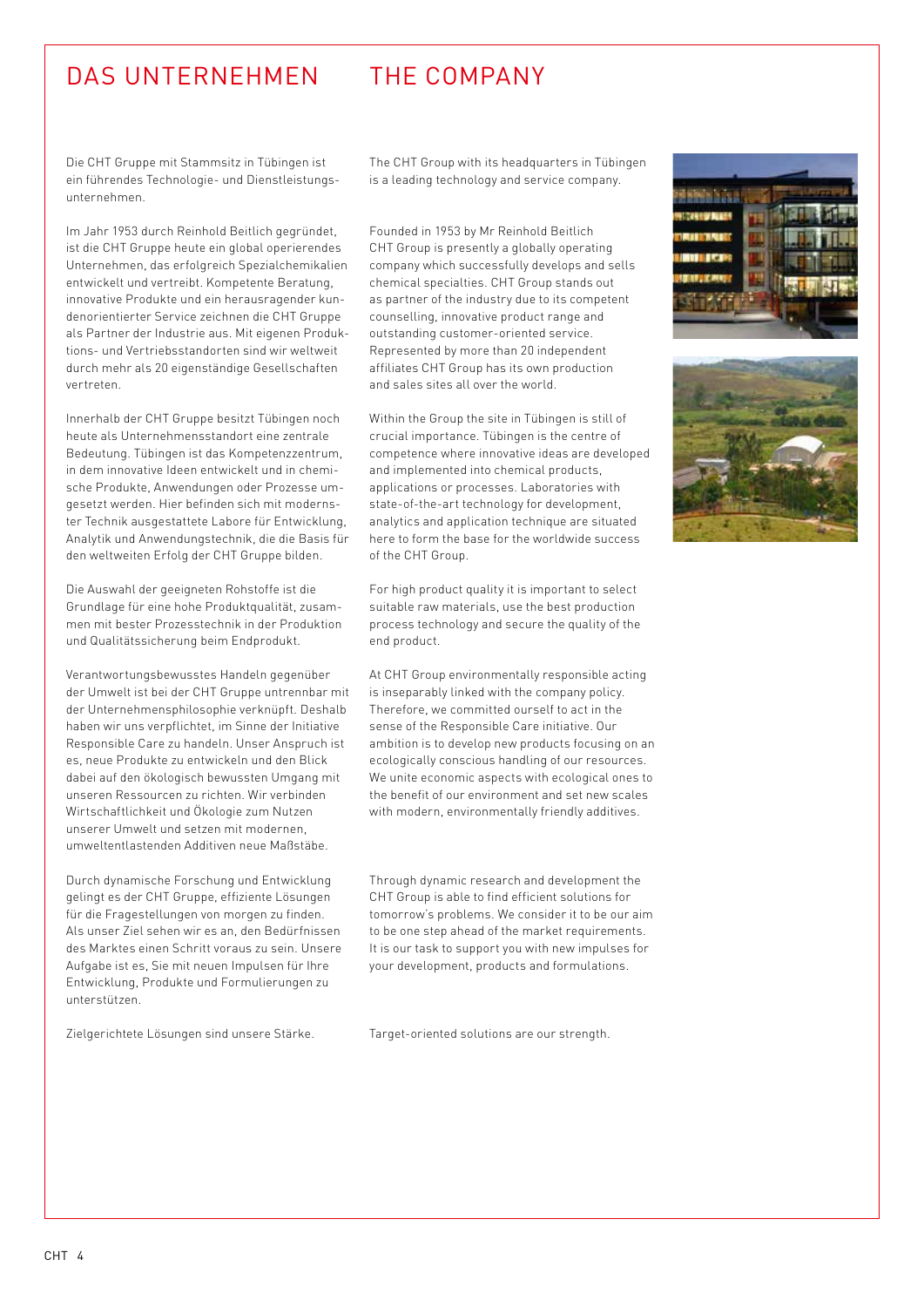## PRODUKTE PRODUCTS

Die CHT Gruppe bietet eine breite Produktpalette für intelligente Lösungen Ihrer Prozesse.

- **Finzyme,** um die Festigkeit zu steigern und Refinerenergie einzusparen
- **F** Sticky Control Additive zur Auflösung und Verhinderung von klebrigen Ablagerungen
- **Fluorfreie Barrierebeschichtungen** für Wasserdampf- und Mineralölbarrieren, Fett- und Ölabweisung
- $\blacktriangleright$  Retentionsmittel für eine optimale Entwässerung
- $\blacktriangleright$  Fixiermittel, um Störstoffe zu eliminieren
- Trockenverfestiger, um Festigkeiten zu steigern
- **Fintschäumer, durch die eingetragene Luft** entfernt werden kann
- $\blacktriangleright$  Reiniger und Konditionierungsmittel für Filze
- **Biozide** inhibieren das Wachstum von Mikroorganismen
- Flockungsmittel zur Aufbereitung von Prozessund Abwasser

Mit unseren modernen, umweltentlastenden chemischen Additiven setzen wir neue Maßstäbe. Die CHT Gruppe ist ein zuverlässiger Partner an Ihrer Seite für den Bereich Zellstoffe und Papier. Durch intensive Forschung und Entwicklung sowie das Verständnis für die Bedürfnisse unserer Kunden bieten wir immer neue, maßgeschneiderte Lösungen an.

The CHT Group offers a wide product range for intelligent solutions of your processes.

- $\blacktriangleright$  Enzymes to increase strength and to save refining energy
- $\blacktriangleright$  Sticky Control additives to dissolve and prevent sticky deposits
- $\blacktriangleright$  Fluorine-free barrier coatings against water vapour and mineral oil, grease repellency and oil repellency
- $\blacktriangleright$  Retention agents to optimize drainage
- Fixatives to eliminate disturbing substances
- Dry strength additives to increase strength parameters
- Defoamers to eliminate introduced air
- Cleaner and conditioning for felts
- **Biocides** prevent slime and microbiological deposits
- Flocculants to treate process and waste water

We set new measures with our modern environmentally-friendly chemical additives. The CHT Group is a reliable partner at your side for pulp and paper. Intensive research and development and understanding for the needs of our customers enable us to always offer new, tailor-made solutions.





| Product              | Retention   | Fixatives | <b>Defoamers</b>          | Barrier effects | Coating | Flocculants | Brightness increase | Sticky control | Cleaners    | Fiber strength | Drainage    | Refining    | Microbiological control |
|----------------------|-------------|-----------|---------------------------|-----------------|---------|-------------|---------------------|----------------|-------------|----------------|-------------|-------------|-------------------------|
| CHT-ENZ/QUIMIZIME    |             |           |                           |                 |         |             | $\mathsf X$         |                |             | $\mathsf X$    | $\mathsf X$ | $\mathsf X$ |                         |
| <b>IMEX</b>          |             |           |                           |                 |         |             |                     | $\mathsf X$    | $\mathsf X$ |                |             |             |                         |
| CHT-COAT             |             |           |                           | $\mathsf X$     |         |             |                     |                |             |                |             |             |                         |
| QUIMIPEL COAT        |             |           |                           |                 | X       |             |                     |                |             |                |             |             |                         |
| CHT-RET/RETEX        | $\mathsf X$ |           |                           |                 |         |             |                     |                |             |                |             |             |                         |
| CHT-FIX              |             | X         |                           |                 |         |             |                     |                |             |                |             |             |                         |
| <b>BASE ES</b>       |             |           |                           |                 |         |             |                     |                |             | $\mathsf X$    |             |             |                         |
| CHT-AF/QUIMIF0AM     |             |           | $\boldsymbol{\mathsf{X}}$ |                 |         |             |                     |                |             |                |             |             |                         |
| CHT-CLEAN/QUIMICLEAN |             |           |                           |                 |         |             |                     |                | $\mathsf X$ |                |             |             |                         |
| QUIMICID             |             |           |                           |                 |         |             |                     |                |             |                |             |             | $\mathsf X$             |
| CHT-FLOC/REFLOC      |             |           |                           |                 |         | $\times$    |                     |                |             |                | $\mathsf X$ |             |                         |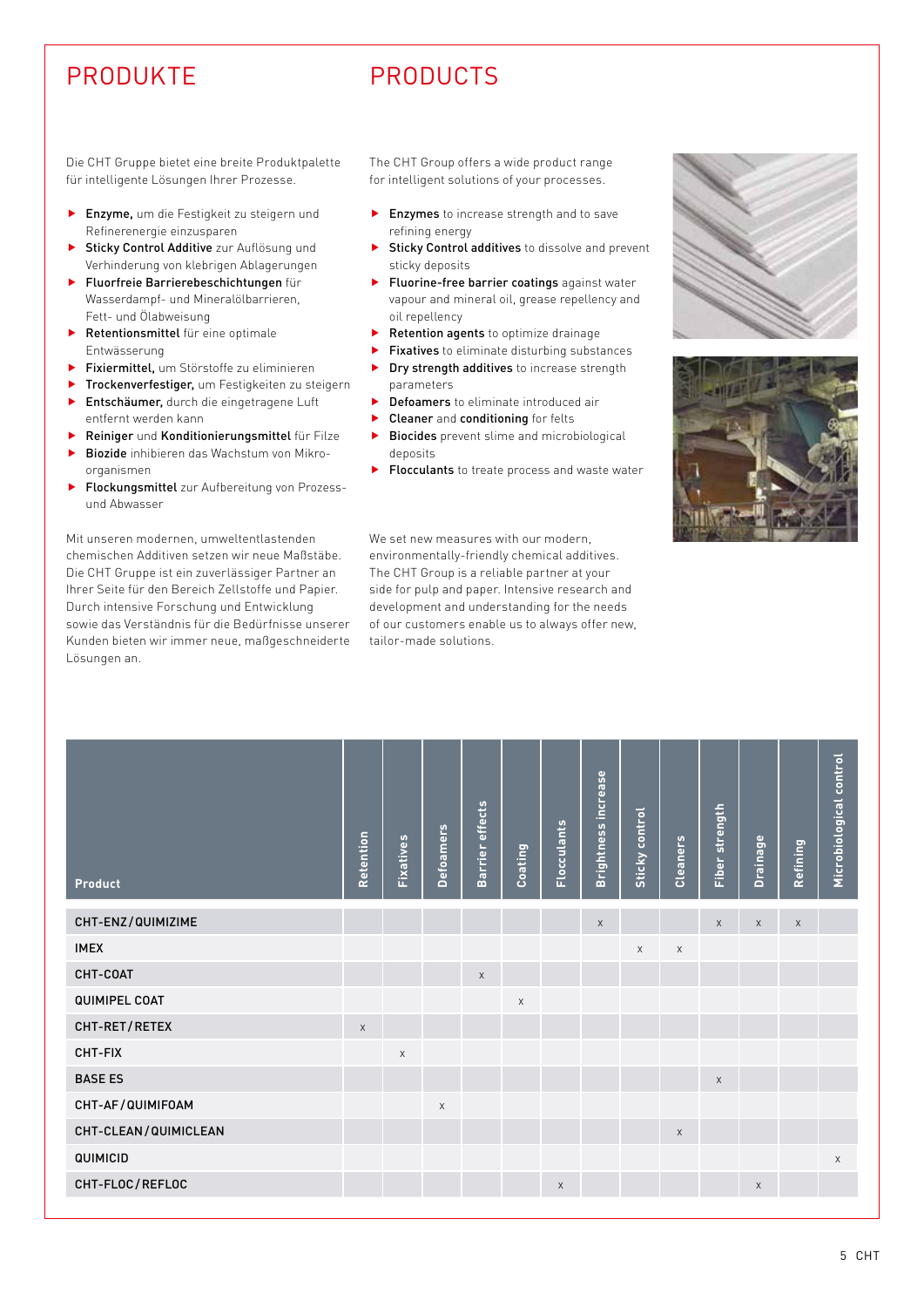## ENZYME ENZYMES

Enzyme nehmen in der heutigen Papier- und Zellstoffherstellung eine zunehmend wichtige Bedeutung ein. Eingesetzt als Biokatalysatoren gewinnt man sie aus natürlichen Materialien oder durch Fermentationsprozesse.

#### Wirkungsweise

CHT- und QUIMIZIME Enzyme wirken substratspezifisch. Cellulasen verstärken die Fibrillierung von Faserstoffen bei geringster Wasserretention. Amylasen hydrolisieren Stärke und reduzieren so die Viskosität.

#### Anwendungsbereiche

 $\blacktriangleright$  Faseraufbereitung

#### Vorteile

- **F** Schnellere Entwässerung
- **F** Steigerung der Festigkeit
- $\blacktriangleright$  Energiekosteneinsparung
- **F** Steigerung der Produktivität
- **F** Einsparung von Rohstoffen und Additiven
- ▶ Rein natürliche, biologische Prozesse

Enzymes play an increasingly significant role in today's pulp and paper industry and are used as biocatalysts. They can be exploited from natural raw materials or by means of fermentation.

#### Performance

CHT and QUIMIZIME enzymes are substrate specific. Cellulases improve the fibrillation of fibers at lowest water retention. Amylases hydrolyse starch and in this way reduce the viscosity.

#### Application fields

 $\blacktriangleright$  Fiber preparation

- $\blacktriangleright$  Accelerated drainage
- $\blacktriangleright$  Increased strength
- $\blacktriangleright$  Savings in energy costs
- $\blacktriangleright$  Increased productivity
- $\blacktriangleright$  Savings in raw materials and additives
- $\blacktriangleright$  Purely natural and biological processes





| <b>Product</b>      | <b>Application</b>                                                                       | <b>Effect</b>                                                                                                                                                        | pH-Application | <b>Application temperature</b> |
|---------------------|------------------------------------------------------------------------------------------|----------------------------------------------------------------------------------------------------------------------------------------------------------------------|----------------|--------------------------------|
| <b>CHT-ENZ 1500</b> | $\triangleright$ Chemical pulp<br>Mechanical pulp<br>Recycled pulp                       | $\triangleright$ Savings in refining energy<br>$\triangleright$ Accelerated drainage<br>Increased strength properties                                                | $5.0 - 8.0$    | $45 - 65$ °C                   |
| <b>CHT-ENZ 1107</b> | $\triangleright$ Chemical pulp<br>$\blacktriangleright$ Mechanical pulp<br>Recycled pulp | $\blacktriangleright$ Accelerated drainage<br>$\blacktriangleright$ Increased strength properties<br>Savings in refining energy                                      | $5.0 - 8.0$    | $45 - 65$ °C                   |
| <b>CHT-ENZ 2000</b> | $\triangleright$ Starch cooking                                                          | $\blacktriangleright$ Viscosity control                                                                                                                              | $5.0 - 8.0$    | $45 - 65$ °C                   |
| <b>QUIMIZIME B</b>  | $\triangleright$ Chemical pulp<br>Recycled pulp                                          | $\blacktriangleright$ Increased drainage<br>$\blacktriangleright$ Increased strength properties<br>Savings in refining energy<br>$\triangleright$ Chemical reduction | $4.0 - 8.0$    | $40 - 60$ °C                   |
| QUIMIZIME 5020      | ▶ Chemical pulp<br>Recycled pulp                                                         | Increased drainage<br>Weight reduction of paper<br>▶<br>Savings in refining energy<br>Chemical reduction                                                             | $40 - 80$      | $40 - 60$ °C                   |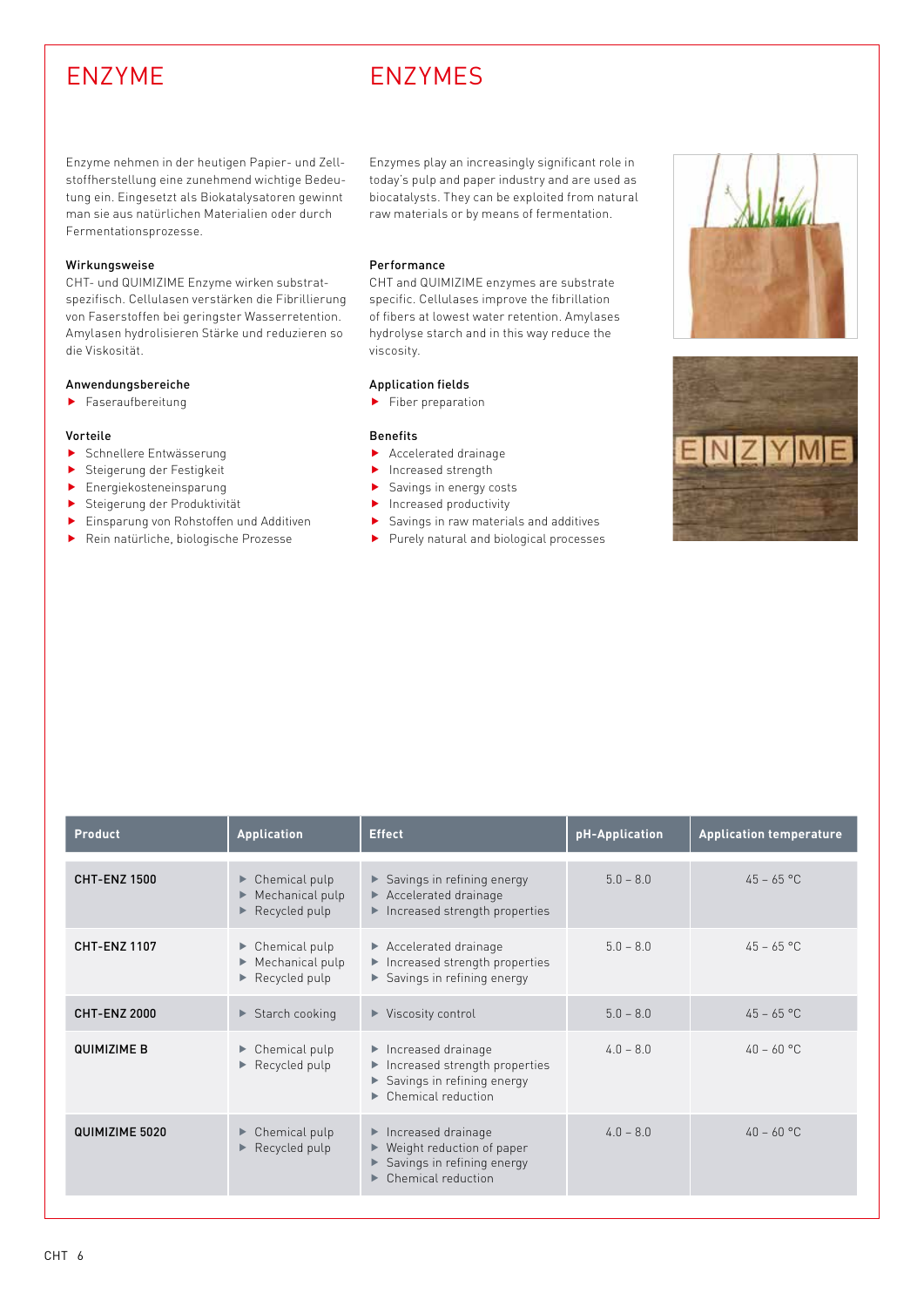## STICKY CONTROL STICKY CONTROL

Durch die Wiederverwertung von Altpapier entstehen klebrige Störstoffe, sogenannte Stickies, die bei der Papierherstellung ein allzu bekanntes Problem darstellen.

#### Wirkungsweise

Mit Hilfe innovativ entwickelter IMEX- und CHT-FIX Produkte werden anionische, klebrige Störstoffe sehr effektiv dispergiert und über die kationische Ladung an der Faser fixiert und somit Ablagerungen und Störungen im Prozess eliminiert.

#### Anwendungsbereiche

 $\blacktriangleright$  Papiermaschine

#### Vorteile

- **F** Steigerung der Produktivität
- **F** Steigerung der Papierqualität, Vermeidung von Löchern und Schmutzpunkten
- $\blacktriangleright$  Maximale Ausbeute von Faserstoffen
- f Verlängerung der Filzlaufzeit
- $\blacktriangleright$  Verringerung von Abrissen

During the recycling process of waste paper sticky impurities occur, which is a very common problem in paper production.

#### Performance

Thanks to the innovative development of IMEX and CHT-FIX products such anionic, sticky substances are very efficiently dispersed and fixed to the fibers by cationic charge and in this way eliminated from the process.

### Application fields

 $\blacktriangleright$  Paper machine

- $\blacktriangleright$  Higher productivity
- $\blacktriangleright$  Better paper quality, prevention of holes and dirty spots
- $\blacktriangleright$  Maximum yield of fibers
- $\blacktriangleright$  Longer felt running times
- $\blacktriangleright$  Less breaks





| <b>Product</b>     | Application                         | <b>Chemistry</b> | <b>Form</b> | <b>Effect</b>                                                     |
|--------------------|-------------------------------------|------------------|-------------|-------------------------------------------------------------------|
| CHT-FIX            | $\blacktriangleright$ Paper machine | Polyamines       | Liquid      | $\blacktriangleright$ Fixation of anionic trash                   |
| <b>IMEX B</b>      | $\blacktriangleright$ Pulper        | Dispersant       | Liquid      | $\triangleright$ Accelerates repulping                            |
| IMEX CP 100        | $\blacktriangleright$ Paper machine | Detackifier      | Liquid      | $\blacktriangleright$ Increased felt running time                 |
| COLORPEL 1000      | $\blacktriangleright$ Pulper        | Deinking         | Liquid      | $\triangleright$ Dots reduction<br>Increased deinking performance |
| <b>IMEX R</b>      | $\blacktriangleright$ Pulper        | Dispersant       | Liquid      | $\triangleright$ Accelerates repulping                            |
| <b>QUIMIFIX ST</b> | $\blacktriangleright$ Pulper        | Adsorber         | Liquid      | $\blacktriangleright$ Sticky control                              |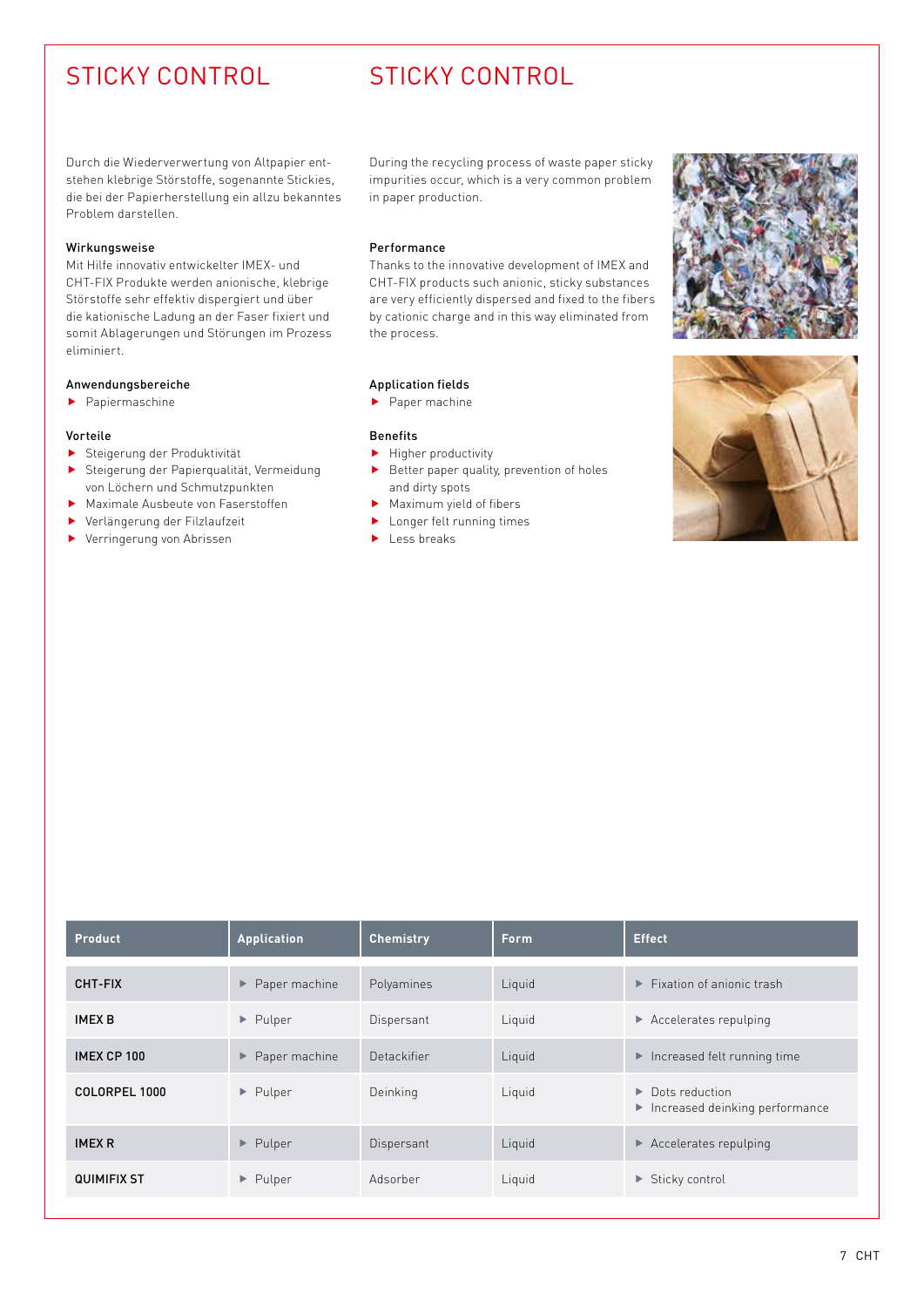## BARRIERE-BESCHICHTUNG

## BARRIER COATING

Die Anforderungen an Verpackungsmaterialien aus Papier und Karton sind in der heutigen Zeit anspruchsvoller denn je. Um eine optimale Barriere zu schaffen, entwickelte die CHT Gruppe fluorfreie, recycelfähige Beschichtungen, sogenannte CHT-COATs für die Papier- und Kartonindustrie.

#### Wirkungsweise

Dank dem innovativen Zusammenspiel anorganischer und organischer Komponenten ist es möglich, mit den CHT-COAT-Produkten sehr wirkungsvolle Barriereeigenschaften gegenüber Wasser, Öl/Fett und Wasserdampf mit geringsten Auftragsmengen zu schaffen.

#### Barriereeffekte

Durch variable Auftragsmengen wird auf verschiedensten Rohpapieren eine optimale Barriere gegen beispielsweise Fett, Wasserdampf oder Mineralöl erzielt.

#### Anwendungsbereiche

- $\blacktriangleright$  Lebensmittelverpackungen
- $\blacktriangleright$  Spezialpapiere

#### Vorteile

- $\blacktriangleright$  Fluorfrei
- **Ausgezeichnete Öl- und Fettabweisung** f Sehr gute Sperrwirkung gegenüber Mineralöldämpfen
- $\blacktriangleright$  Hervorragende Wasserdampfdichte
- **Blockfrei**
- $\blacktriangleright$  Recycelbar
- **Alternative zu PE-Beschichtungen**

The requirements on packaging material made of paper and cardboard are nowadays even more demanding. CHT Group developed the fluorinefree, recyclable CHT-COAT products to provide the paper and cardboard industry with an optimal coating barrier.

#### Performance

Thanks to the innovative interplay between inorganic and organic components very efficient barrier properties towards water, oil/grease and water vapour can be created with lowest application amounts of CHT-COAT products.

#### Barrier effects

Minimal coat weights allow for an optimal barrier effect towards e.g. grease, water vapour or mineral oil on various base papers.

#### Application fields

- $\blacktriangleright$  Food packagings
- $\blacktriangleright$  Special papers

- $\blacktriangleright$  Fluorine-free
- $\blacktriangleright$  Excellent repellency of oil and grease
- $\blacktriangleright$  Very good barrier effect towards mineral oil vapours
- $\blacktriangleright$  Excellent water vapour tightness
- $\blacktriangleright$  Non-blocking
- $\blacktriangleright$  Recyclable
- $\blacktriangleright$  Replacement of PE

| Product                | [%]<br>substance<br>Active | Application          | barrier<br><b>Water</b> | barrier<br>vapour<br><b>Water</b> | <b>Oil barrier</b> | barrier<br>Grease | barrier<br>$\ddot{ }$<br>Mineral | resistance<br><b>Blocking</b> | Glueability | <b>Heat sealability</b> |
|------------------------|----------------------------|----------------------|-------------------------|-----------------------------------|--------------------|-------------------|----------------------------------|-------------------------------|-------------|-------------------------|
| CHT-COAT 230           | 51                         | Single-/Topcoat      | $++$                    | $++$                              | $+$                | $+$               | $^{+}$                           | $+$                           |             | $^{++}$                 |
| CHT-COAT P45           | 52                         | Pre-/Single-/Topcoat | $^+$                    | $+$                               | $+$                |                   | $+$                              | $^{++}$                       | $++$        |                         |
| <b>CHT-COAT 2086-S</b> | 41                         | Pre-/Single-/Topcoat |                         | $+$                               | $++$               | $++$              | $++$                             | $++$                          | $++$        |                         |
| CHT-COAT 8080          | 20                         | Pre-/Single-/Topcoat |                         | $\! + \!\!\!\!$                   | $^{++}$            | $^{++}$           | $^{++}$                          | $^{++}$                       | $++$        |                         |



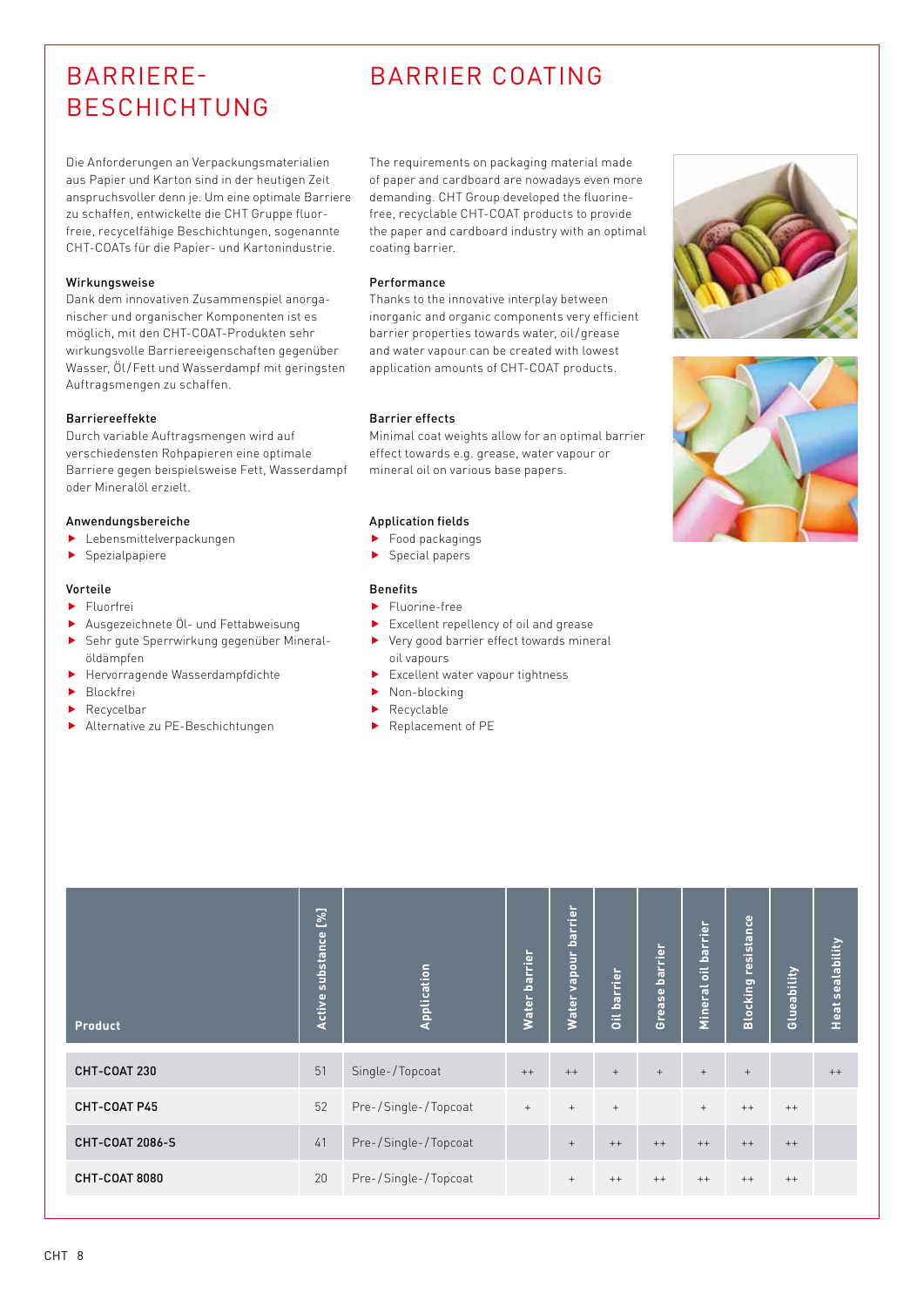### STREICHFARBEN COATING COLOURS

Durch die langjährige Erfahrung in Entwicklung, Produktion und Anwendung von Streichfarben ist CHT QUIMIPEL der bevorzugte Partner für Ihre Streichfarben.

#### Wirkungsweise

Kunden, die nicht über eine eigene Streichküche verfügen, profitieren von Streichfarben mit gleichbleibend hohem Qualitätsstandard und Performance, die durch kontinuierliche Weiterentwicklung stets dem neuesten Stand der Technik entsprechen.

#### Anwendungsbereiche

 $\blacktriangleright$  Beschichtung

#### Vorteile

- $\blacktriangleright$  Hochentwickelte Produkte
- **F** Hoher Qualitätsstandard
- $\blacktriangleright$  Kosteneinsparung

Through years of experience in development, production and application of coatings, CHT QUIMIPEL is your preferred partner for coating colours.

#### Performance

Customers who don't have their own coating kitchen profit from coating colours with a consistently high standard of quality and performance that comply with the latest state of the art.

### Application fields

 $\blacktriangleright$  Coating

- $\blacktriangleright$  Advanced products
- $\blacktriangleright$  High quality standards
- $\blacktriangleright$  Cost savings





| <b>Product</b>                  | Application             | <b>Form</b> | <b>Effect</b>                                                                                |
|---------------------------------|-------------------------|-------------|----------------------------------------------------------------------------------------------|
| <b>QUIMIPEL COAT PRÉ 9365</b>   | $\triangleright$ Coater | Liquid      | $\blacktriangleright$ Increase smoothness                                                    |
| QUIMIPEL COAT TOP 9361          | $\triangleright$ Coater | Liquid      | $\blacktriangleright$ Increase the printability<br>$\blacktriangleright$ Increase smoothness |
| <b>QUIMIPEL COAT BLADE 9357</b> | $\triangleright$ Coater | Liquid      | $\blacktriangleright$ Increase the printability<br>$\blacktriangleright$ Increase smoothness |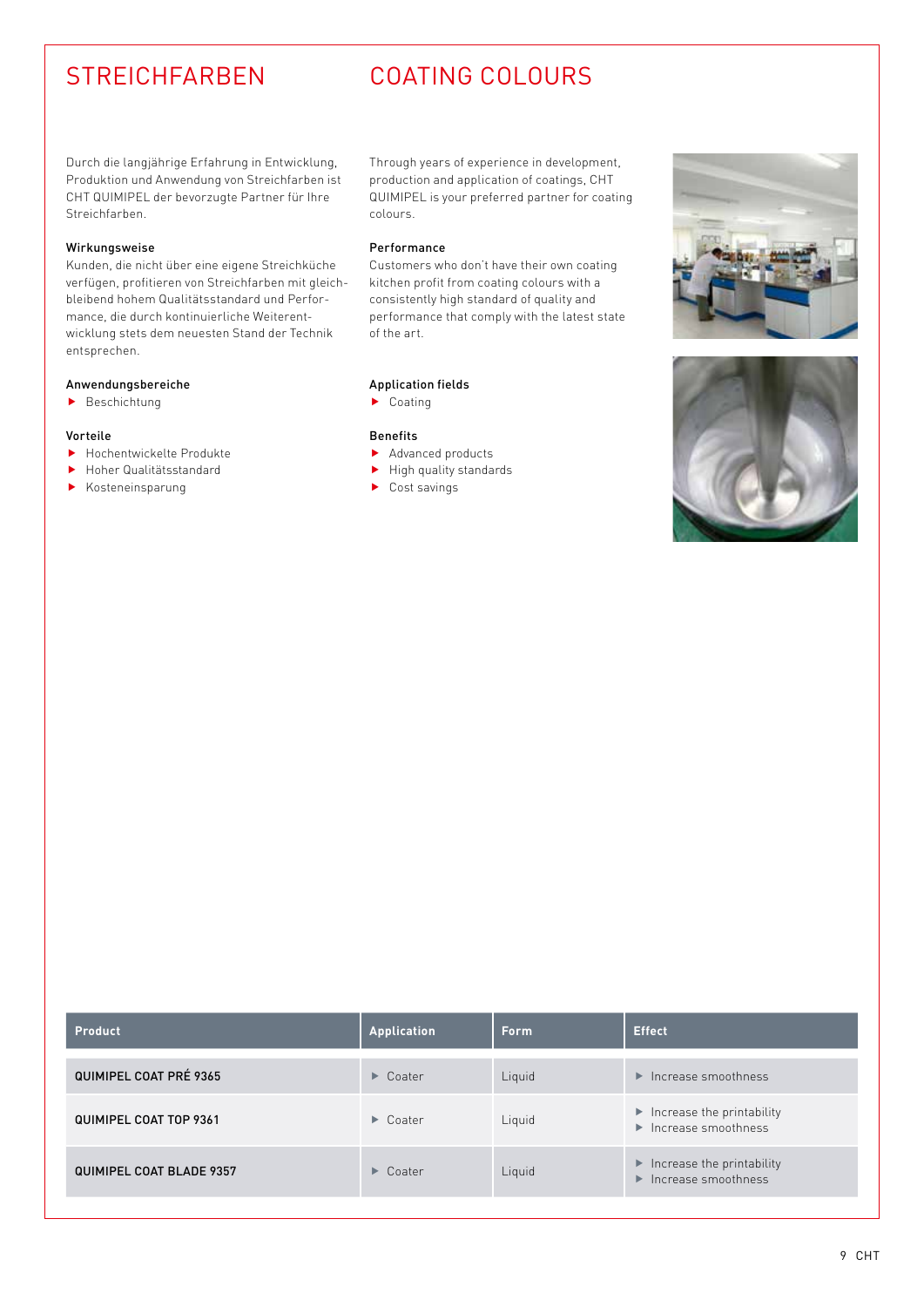## WET-END WET-END

Unser umfangreiches Produktportfolio bietet eine Vielzahl an Möglichkeiten, um Ihre Abläufe und somit Ihre Produktivität zu optimieren.

#### Wirkungsweise

Unser Sortiment beinhaltet Polymere mit unterschiedlichen Molekulargewichten, Ladungen und Ladungsdichten. Zum Einsatz kommen anionische Mikropartikel, Retentions-, Flockungs- sowie Fixiermittel, die zur Steigerung der Produktivität durch eine verbesserte Entwässerung und höhere Faser- und Füllstoffretention beitragen.

#### Anwendungsbereiche

 $\blacktriangleright$  Papiermaschine

#### Vorteile

- $\blacktriangleright$  Verbesserung der optischen Eigenschaften
- $\blacktriangleright$  Maximierung des Füllstoffgehaltes
- f Verbesserung der Entwässerung
- $\blacktriangleright$  Kosteneinsparung
- $\blacktriangleright$  Reduktion des Feststoffgehaltes im Prozesswasser

Our vast product portfolio offers numerous possibilities for optimising your processes and thus productivity.

#### Performance

Our vast range comprises polymers with different molecular weight, charge and charge density. Anionic microparticles, retention agents, flocculants and fixatives are applied for increasing the productivity by means of improved drainage and higher fiber and filler retention.

### Application fields

 $\blacktriangleright$  Paper machine

- $\blacktriangleright$  Improvement of the optical properties
- Maximising of the filler content
- $\blacktriangleright$  Improvement of drainage
- $\blacktriangleright$  Savings in costs
- $\blacktriangleright$  Reduction of the solids content in the process water





| <b>Product</b>    | Performance           | <b>Chemistry</b> | <b>Form</b>                    | <b>Effect</b>                                                                                                 |
|-------------------|-----------------------|------------------|--------------------------------|---------------------------------------------------------------------------------------------------------------|
| CHT-RET/RETEX     | Retention auxiliaries | Polyacrylamides  | Liquid, emulsion,<br>granulate | $\triangleright$ Drainage<br>$\triangleright$ Ash retention                                                   |
| <b>TUPOL</b>      | Coagulants            | Polydadmacs      | Liquid                         | $\blacktriangleright$ Fixation of anionic trash<br>$\triangleright$ Solids content reduction                  |
| CHT-FIX           | <b>Fixatives</b>      | Polyamines       | Liquid                         | $\blacktriangleright$ Fixation of anionic trash<br>$\blacktriangleright$ Increased effect of retention agents |
| <b>BASE ES 40</b> | Dry strength resins   | Polyacrylamides  | Liquid                         | $\blacktriangleright$ Increase of dry strength properties<br>(RCT, SCT, CMT, Burst)                           |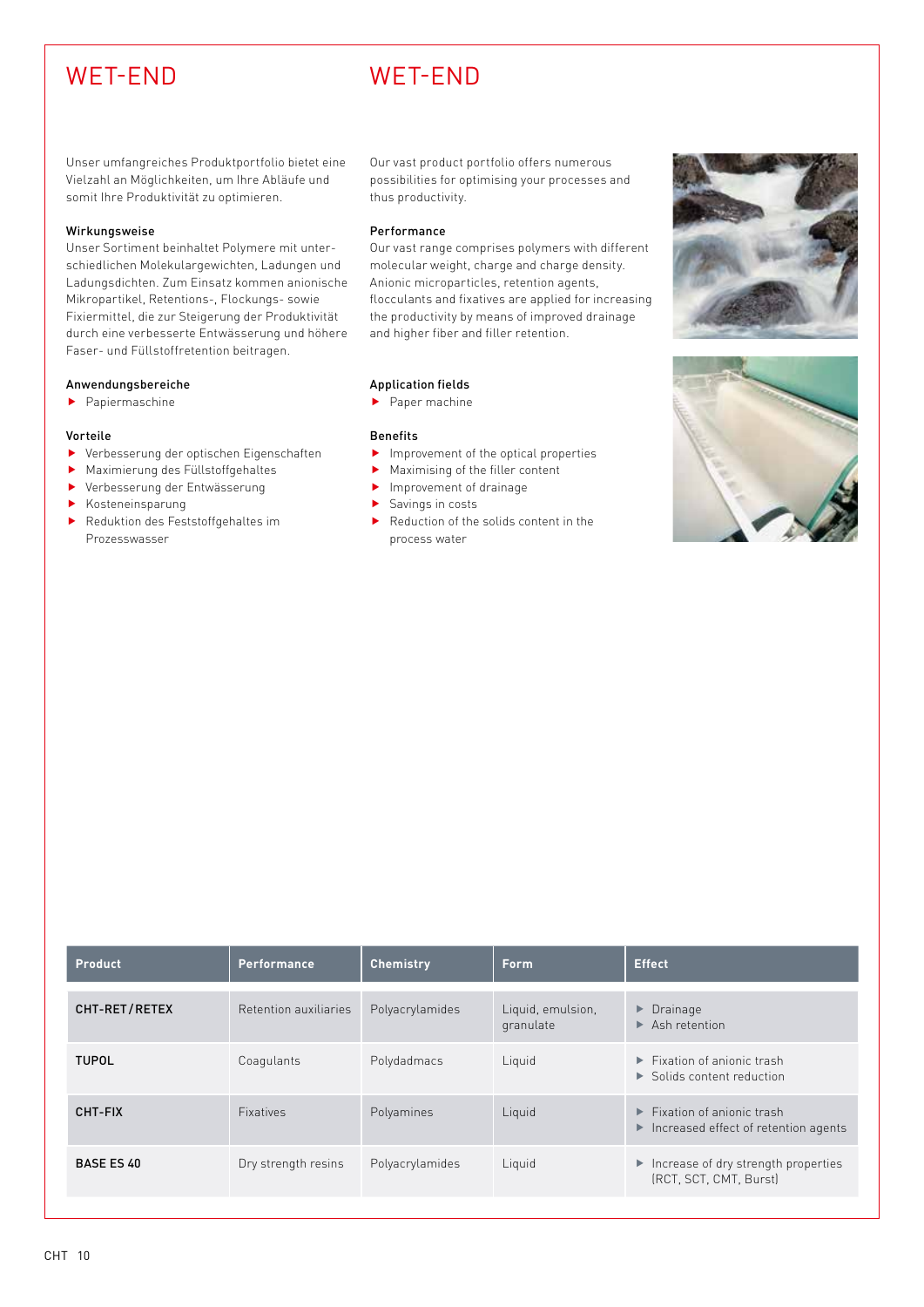## ENTSCHÄUMER DEFOAMER

Innovative Entschäumer- /Entlüfterformulierungen inhibieren wirkungsvoll die Schaumbildung und entfernen sehr effektiv die eingetragene Luft, was zur Steigerung der Produktivität führt.

#### Wirkungsweise

Die auf Organosiloxan oder Fettalkohol basierenden CHT- und QUIMIFOAM Entschäumer führen zu einer ausgezeichneten Entlüftung der Papiermaschinenkreisläufe und verhindern effektiv die Bildung von Oberflächenschaum.

#### Anwendungsbereiche

- $\blacktriangleright$  Papiermaschine
- $\blacktriangleright$  Abwasserbehandlung

#### Vorteile

- $\blacktriangleright$  Schneller Schaumzerfall
- $\blacktriangleright$  Hervorragende Entlüftung
- $\blacktriangleright$  Verbesserte Formation
- $\blacktriangleright$  Kein negativer Einfluss auf Festigkeiten
- $\blacktriangleright$  Geringe Einsatzmengen
- $\blacktriangleright$  Produktionssteigerung

Innovative defoamer /deaerating formulations efficiently inhibit foam formation and successfully remove the introduced air leading thus to an improved productivity.

#### Performance

The CHT and QUIMIFOAM defoamers based on organosiloxane or fatty alcohol lead to an outstanding deaeration of the paper machine cycles and effectively prevent the formation of surface foam.

### Application fields

- $\blacktriangleright$  Paper machine
- $\blacktriangleright$  Waste water treatment

- $\blacktriangleright$  Quicker foam degradation
- $\blacktriangleright$  Outstanding deaeration
- $\blacktriangleright$  Better formation
- $\blacktriangleright$  No impact on strength properties
- $\blacktriangleright$  Low application amounts
- $\blacktriangleright$  Increase in production





| <b>Product</b>        | <b>Application</b>                  | <b>Effect</b>                                                                                                                                  | <b>Application temperature</b> |
|-----------------------|-------------------------------------|------------------------------------------------------------------------------------------------------------------------------------------------|--------------------------------|
| <b>QUIMIFOAM 3015</b> | $\blacktriangleright$ Paper machine | $\triangleright$ Deaeration<br>$\blacktriangleright$ Foam reduction<br>$\triangleright$ Reduction of holes in the web                          | $25 - 60 °C$                   |
| QUIMIFOAM 3047        | $\blacktriangleright$ Paper machine | $\triangleright$ Dissolved air reduction in the pulp<br>$\blacktriangleright$ Foam reduction<br>$\triangleright$ Reduction of holes in the web | $25 - 60 °C$                   |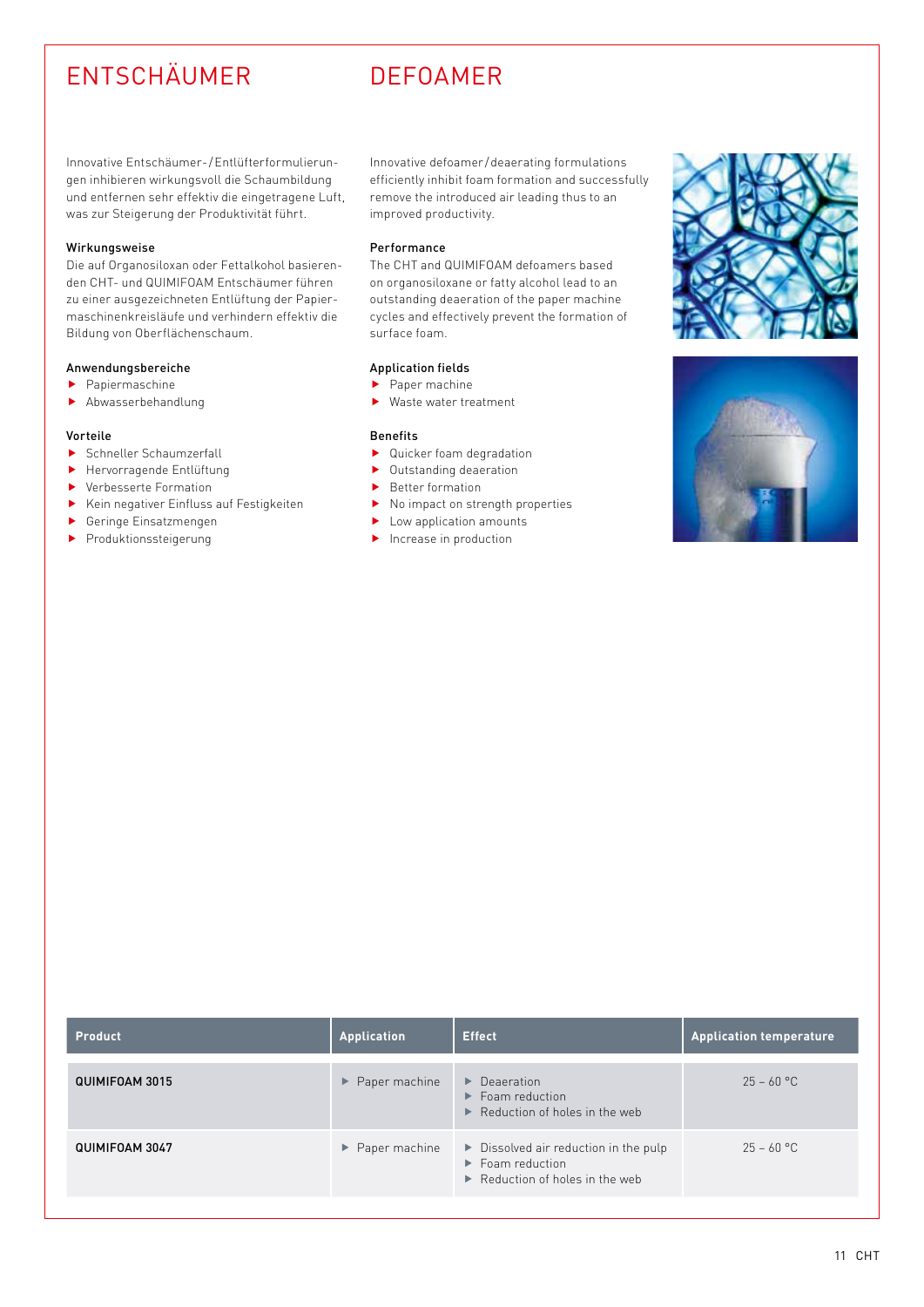## FILZWÄSCHE FELT CLEANER

Die Produktionsabläufe in der Papierindustrie können mit Hilfe eines hochwirksamen Filzreinigungs- und Filzkonditionierungskonzeptes signifikant optimiert werden.

#### Wirkungsweise

CHT-CLEAN- und QUIMICLEAN Produkte wirken einer Anlagerung von Schmutzpartikeln auf der Filzoberfläche durch Konditionierung hervorragend entgegen. Durch hochwirksame Tenside werden die Partikel effektiv benetzt, entfernt und in Lösung gehalten.

#### Anwendungsbereiche

 $\blacktriangleright$  Papiermaschine

#### Vorteile

- **F** Steigerung der Produktivität
- $\blacktriangleright$  Erhöhung der Filzperformance
- $\blacktriangleright$  Steigerung der Filzlaufzeit
- $\blacktriangleright$  Energiekosteneinsparung
- **F** Verbesserung der Runnability

The production flow in the paper industry can be significantly optimised by using highly efficient felt cleaning and felt conditioning concepts.

#### Performance

CHT-CLEAN and QUIMICLEAN products effectively prevent the accumulation of dirt particles on the felt surface by conditioning. Highly efficient surfactants efficiently wet the particles, remove them and keep them suspended in solution.

#### Application fields

 $\blacktriangleright$  Paper machine

- $\blacktriangleright$  Higher productivity
- $\blacktriangleright$  Better felt performance
- $\blacktriangleright$  Higher felt running time
- $\blacktriangleright$  Energy cost savings
- $\blacktriangleright$  Improvement of the runnability





| <b>Product</b>        | <b>Effect</b>                                       | pH-Application | <b>Continuous application</b> |
|-----------------------|-----------------------------------------------------|----------------|-------------------------------|
| <b>CHT-CLEAN A</b>    | Removal of alkaline extractable deposits            | $11.0 - 12.0$  |                               |
| CHT-CLEAN OA          | Removal of alkaline extractable deposits            | $11.0 - 12.0$  | $^{+}$                        |
| <b>CHT-CLEAN OS</b>   | Removal of acid extractable deposits                | $1.5 - 2.5$    | $^{+}$                        |
| <b>CHT-CLEAN SC</b>   | Removal and dispersion of acid extractable deposits | $3.0 - 4.0$    |                               |
| <b>CHT-CLEAN AS 6</b> | Removal and dispersion of stickies                  | $9.0 - 12.0$   |                               |
| QUIMICLEAN 2245       | Prevention of deposits                              |                | $+$                           |
| QUIMICLEAN 2080       | Removal of alkaline extractable deposits            | $10.0 - 11.0$  |                               |
| QUIMICLEAN 2240       | Prevention of deposits                              |                | $^{+}$                        |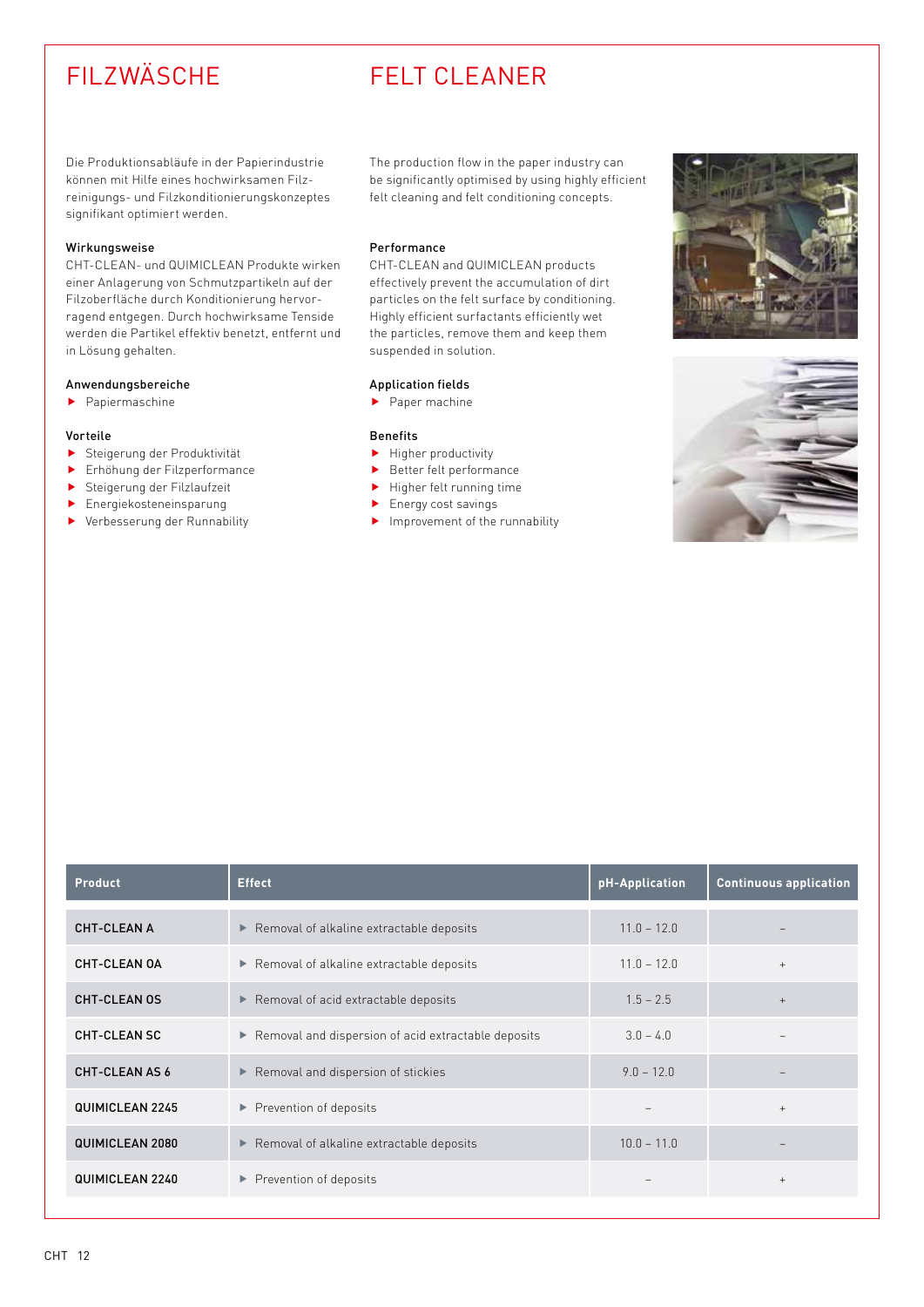## BIOZIDE BIOCIDES

Mit Hilfe hochwirkungsvoller QUIMICID Produkte ist das Wachstum störender Mikroorganismen in der Papierproduktion wirtschaftlich, technisch und ökologisch beherrschbar.

#### Wirkungsweise

Durch die effektive Inhibierung von Biofilmen bleiben die Wasserkreisläufe und damit die Papiermaschinen bedeutend sauberer. Die Bildung unangenehmer Gerüche, Abrisse, Flecken und Löcher im Papierprodukt können so erfolgreich vermieden werden.

#### Anwendungsgebiete

- $\blacktriangleright$  Wasserkreislauf
- $\blacktriangleright$  Papiermaschine

#### Vorteile

- **F** Steigerung der Produktivität
- $\blacktriangleright$  Vermeidung von Abrissen
- $\blacktriangleright$  Keine Fleckenbildung
- f Vermeidung unangenehmer Gerüche
- $\blacktriangleright$  Prozesssicherheit
- $\blacktriangleright$  Mikrobielle Kontrolle der Wasserkreisläufe

Using highly effective QUIMICID products the growth of disturbing microorganisms in the paper production is economically, technically and ecologically controllable.

#### Performance

By effectively preventing the formation of biofilms, the water circuit and therefore the paper machines remain much cleaner. Unpleasant odours, tears, stains and holes in the paper product can be successfully avoided.

### Application fields

- $\blacktriangleright$  Water circuit
- $\blacktriangleright$  Paper machine

- $\blacktriangleright$  Higher productivity
- $\blacktriangleright$  Prevention of breaks
- $\blacktriangleright$  No stain formation
- $\blacktriangleright$  Prevention of unpleasant odours
- $\blacktriangleright$  Process safety
- $\blacktriangleright$  Microbial control of the water circuits





| <b>Product</b>     | <b>Application</b>                                                                                  | <b>Effect</b>                                                                                                                                                                                     |
|--------------------|-----------------------------------------------------------------------------------------------------|---------------------------------------------------------------------------------------------------------------------------------------------------------------------------------------------------|
| <b>QUIMICID OX</b> | $\triangleright$ Water circuit<br>$\blacktriangleright$ Pulp<br>$\blacktriangleright$ Paper machine | $\triangleright$ Oxidizing biocide<br>$\blacktriangleright$ Biodegradable<br>$\blacktriangleright$ Low corrosivity<br>Prevention of biological deposits<br>$\triangleright$ Reduction of boilouts |
| QUIMICID 4015      | $\triangleright$ Water circuit<br>$\blacktriangleright$ Paper machine                               | $\triangleright$ Bactericide to control the water circuit<br>▶ Prevent formation of biological deposits<br>$\blacktriangleright$ Reduction of boilouts                                            |
| QUIMICID 4031      | $\triangleright$ Water circuit<br>$\blacktriangleright$ Pulp<br>$\blacktriangleright$ Paper machine | ▶ Bactericide and fungicide to control the water circuit<br>Prevent formation of biological deposits<br>$\triangleright$ Reduction of boilouts                                                    |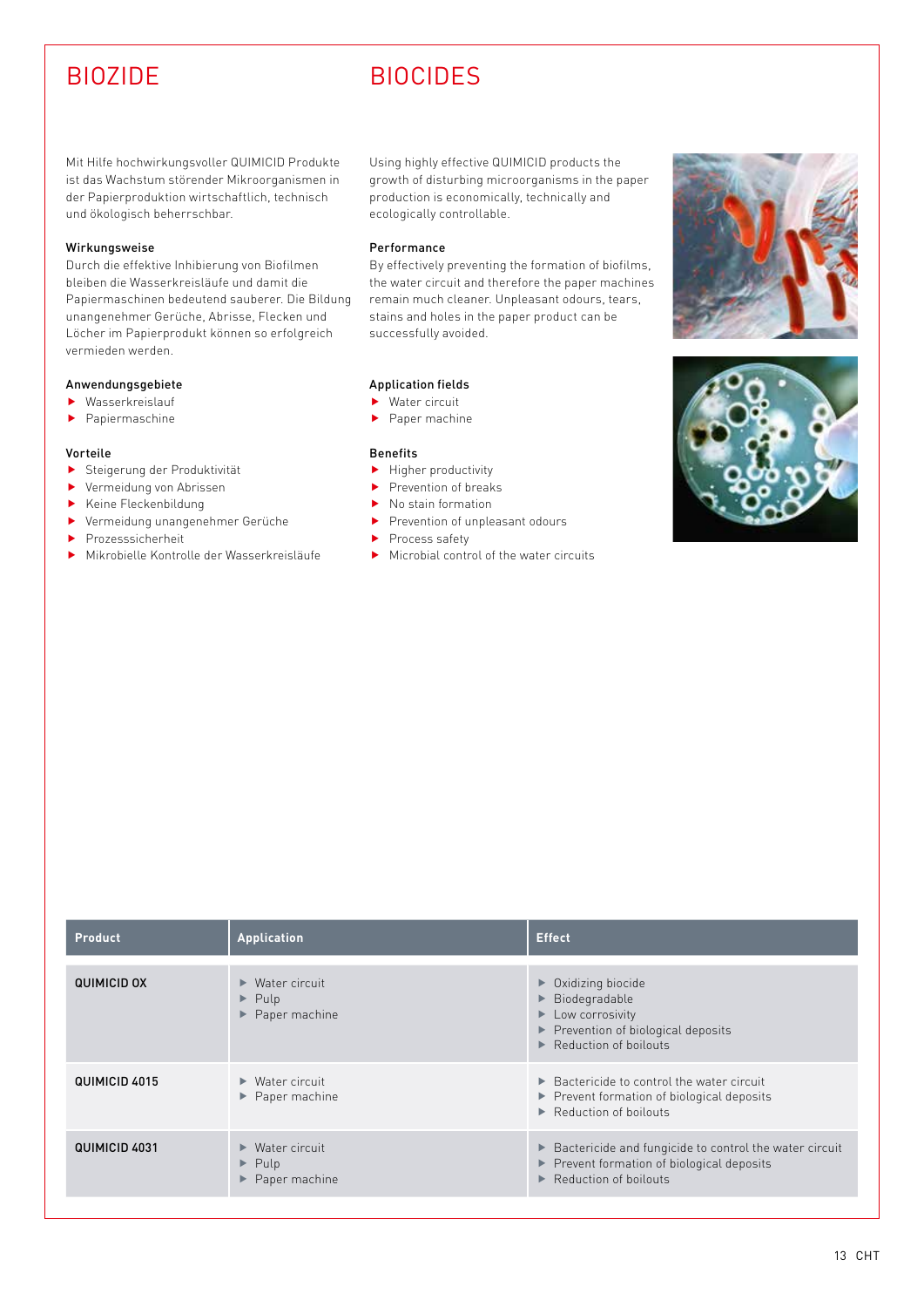## WASSERBEHANDLUNG WATER TREATMENT

Unsere CHT-FLOC- und CHT-FIX Produkte tragen sehr effektiv zu einer Aufbereitung, Klärung und Wiederverwertung von Sieb-, Betriebs- und Abwässern in der Papierindustrie bei.

#### Wirkungsweise

Im Wesentlichen kommen synthetische, meist hochmolekulare wasserlösliche Polyelektrolyte zum Einsatz, die sowohl bei der Wasseraufbereitung als auch bei der Schlammentwässerung sowie Eindickung in DIP- und Kläranlagen Anwendung finden.

### Anwendungsbereiche

- $\blacktriangleright$  Papiermaschine
- $\blacktriangleright$  Kläranlagen

#### Vorteile

- **F** Effektive Flockung und Entwässerung
- **Kostengünstige Produktionsprozesse**
- $\blacktriangleright$  Ressourcenschonend

Our CHT-FLOC and CHT-FIX products very efficiently contribute to the treatment, purification and recycling of process and waste water in the paper industry.

#### Performance

Mainly synthetic, usually high molecular watersoluble polyelectrolytes are used which can be applied in water treatment as well as in sludge drainage and thickening in DIP and sewage plants.

### Application fields

- $\blacktriangleright$  Paper machine
- $\blacktriangleright$  Sewage plants

- $\blacktriangleright$  Effective flocculation and drainage
- $\blacktriangleright$  Inexpensive production processes
- $\blacktriangleright$  Resource protection





| <b>Product</b>  | <b>Application</b>                                     | <b>Chemistry</b>                 | <b>Form</b>         | <b>Effect</b>                                                                  |
|-----------------|--------------------------------------------------------|----------------------------------|---------------------|--------------------------------------------------------------------------------|
| CHT-FLOC/REFLOC | ▶ Wastewater treatment<br>$\blacktriangleright$ Sludge | Anionic/cationic polyacrylamides | Emulsion, Granulate | $\blacktriangleright$ Clarification<br>$\blacktriangleright$ Sludge dewatering |
| <b>CHT-FIX</b>  | $\blacktriangleright$ Fixatives                        | Polyamines                       | Liquid              | $\blacktriangleright$ Coagulant<br>$\triangleright$ Clarification              |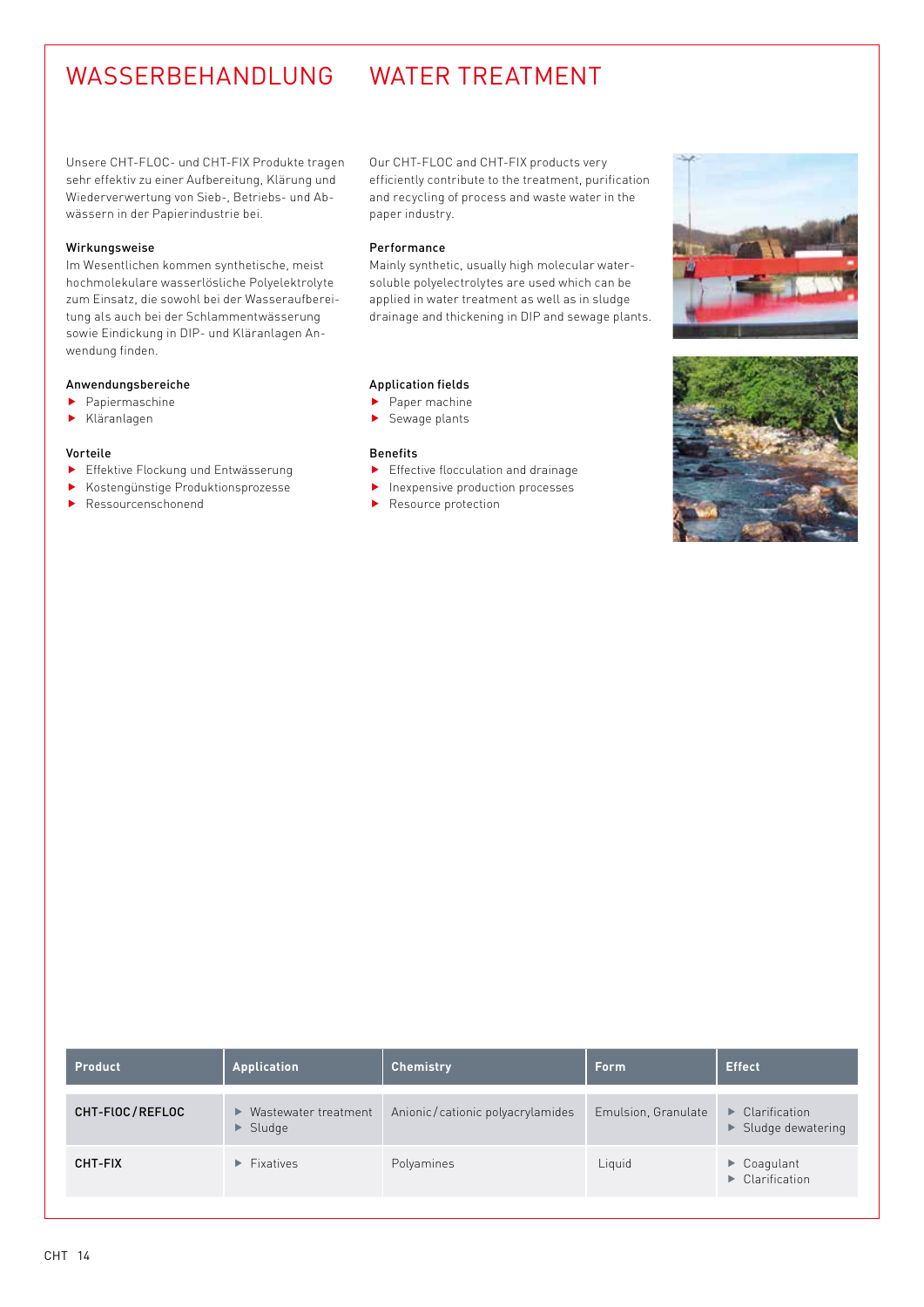## CHT GROUP WORLDWIDE

#### Australia

#### **CHT AUSTRALIA PTY. LTD.**

33 Elliott Road Dandenong Victoria, 3175 Phone +61 3 97 06 74 00 Fax +61 3 97 06 74 11 info.australia@cht.com

#### Austria

**CHT AUSTRIA GMBH**

Äueleweg 3 6812 Meiningen Phone +43 55 22 3 12 23 Fax +43 55 22 3 12 29 info.austria@cht.com

#### Belgium

**CHT BELGIUM NV** Otegemstraat 30 8550 Zwevegem Phone +32 56 20 31 14 Fax +32 56 20 01 19 info.belgium@cht.com

#### Brazil

#### **CHT BRASIL QUÍMICA LTDA.**

Av. Antônio Cândido Machado, 1779 07760-000-Cajamar - SP Phone +55 11 33 18 89 11 Fax +55 11 33 18 89 19 info.brazil@cht.com

### **CHT QUIMIPEL BRASIL QUÍMICA LTDA.**

Estrada Municipal PRC 281 S / N° 12975-000 Piracaia - SP Phone: +55 11 40 11 73 77 Fax +55 11 40 36 44 66 quimipel.brazil@cht.com

#### Chile

**CHT QUIMIPEL CHILE LTDA.**  Calle Augusto Leguia sur, 98, DEP 505 7550000 - Las Condes, Santiago

Phone +56 2 22 31 52 54 Fax +56 2 22 31 52 54 quimipel.chile@cht.com

#### China

**CHT CHINA COMPANY LTD.**

Flat C, 23/F Waylee Industrial Centre 30-38 Tsuen King Circuit Tsuen Wan N.T. Hong Kong Phone +852 24 13 16 98 Fax +852 24 15 24 33 info.china@cht.com

#### Colombia

### **CHT COLOMBIANA LTDA.**

Calle 84 Sur Nº 37 – 10 Parque Industrial Puerta de Entrada Bodegas 119 y 120 Variante de Caldas Sabaneta - Antioquia Phone + 574 44 44 83 8 Fax + 574 44 40 88 7 info.colombia@cht.com

#### France

**CHT FRANCE S.A.R.L.**  590 Boulevard Albert Camus 69400 Villefranche sur Saône Phone +33 4 69 37 00 60 info.france@cht.com

#### Germany Headquarters **CHT GERMANY GMBH**

Bismarckstraße 102 72072 Tübingen Phone +49 70 71 154 0

Fax +49 70 71 154 290 www.cht.com, info@cht.com Great Britain

#### **CHT UK MANCHESTER LTD.**

Levens Road Newby Road Industrial Estate Hazel Grove Cheshire Stockport SK7 5DA Phone +44 161 4 56 33 55 Fax +44 161 4 56 41 53 info.uk@cht.com

### India

**CHT INDIA PVT. LTD.** 121/122, Solitaire Corporate Park 151, M. V. Road Chakala, Andheri (E) Mumbai - 400 093 Phone +91 22 61 53 83 83 Fax +91 22 61 53 83 13 info.india@cht.com

#### Italy **CHT ITALIA S.R.L.**

Via Luigi Settembrini, 9 20020 Lainate (MI) Phone +39 02 93 19 51 11 Fax +39 02 93 19 51 12 info.italia@cht.com

### **Mexico**

**CHT MEXICO S.A. DE C.V.** Joaquín Serrano No. 110 Zona Industrial Torreón 270919 Torreón, Coahuila Phone +52 8 71 7 49 48 00 Fax +52 8 71 7 49 48 20 info.mexico@cht.com

#### **CHT QUIMIPEL MEXICO S.A. DE C.V.**

Lope Vega No 177 44130 Guadalajara, Jalisco Phone +52 33 36 30 06 30 quimipel.mexico@cht.com

### Pakistan

**CHT PAKISTAN (PRIVATE) LTD.** CHT House 54-B Sundar Industrial Estate Raiwind Lahore Phone +92 42 35 29 74 76 81 Fax +92 42 35 29 74 82 info.pakistan@cht.com

#### Peru

**CHT PERUANA S.A.**  Manzana C1, Lote 3 Lotización Industrial Huachipa Este Quebrada Huaycoloro San Antonio - Huarochirí Phone +511 362 42 42 Fax +511 362 31 79 info.peru@cht.com

#### South Africa

**CHT SOUTH AFRICA (PTY) LTD.** 5, Daytona Place, Mahogany Ridge P. O. Box 15792 3608 Westmead Phone +27 31 7 00 84 36 Fax +27 31 7 00 84 45 info.southafrica@cht.com

#### Switzerland

**CHT SWITZERLAND AG** Kriessernstrasse 20 9462 Montlingen Phone +41 71 7 63 88 11 Fax +41 71 7 63 88 88 info.switzerland@cht.com

#### Tunisia

**BEZEMA TUNISIE S.A.R.L.** Zone Industrielle 8040 Bou Argoub Phone/Fax +216 72 25 93 44 info.tunesia@cht.com

#### Turkey

**CHT TURKEY KIMYA SAN.TIC. A.S.**  Akçaburgaz Mahallesi 123 Sokak No: 2 34510 Esenyurt/Istanbul Phone +90 212 88 679 13 Fax +90 212 88 679 20 info.turkey@cht.com

#### USA

**ICM PRODUCTS INC.**

805 Wolfe Avenue Cassopolis, MI 49031 Phone +1 26 94 45 08 47 Fax +1 26 94 45 21 99 icm@icmproducts.com

#### Zimbabwe

**CHT ZIMBABWE (PRIVATE) LTD.** Factory No. 5 248 Williams Way Private Bag 2009 Amby, Msasa, Harare Phone +263 4 48 73 31 Fax +263 4 48 61 07 info.zimbabwe@cht.com

### OFFICES

#### Poland

**OFFICE CHT POLAND** ul. Sienkiewicza 82/84 90 - 318 Lodz Phone +48 42 6 30 27 75 info.poland@cht.com

### Russia/Belarus

**OFFICE CHT MOSCOW** Simferopolskij Bulvar, dom 7A kvartira 15-16, 4. Etage 117556 Moskau Phone +7 499 3 17 95 13 Fax +7 499 6 13 97 11 info.russia@cht.com

#### Spain

**CHT GERMANY GMBH SUCURSAL EN ESPAÑA** Av. Ports d'Europa 100 Planta 3 – oficina 8 08040 Barcelona Phone +34 93 5 52 57 75 Fax +34 93 5 52 57 79 info.spain@cht.com